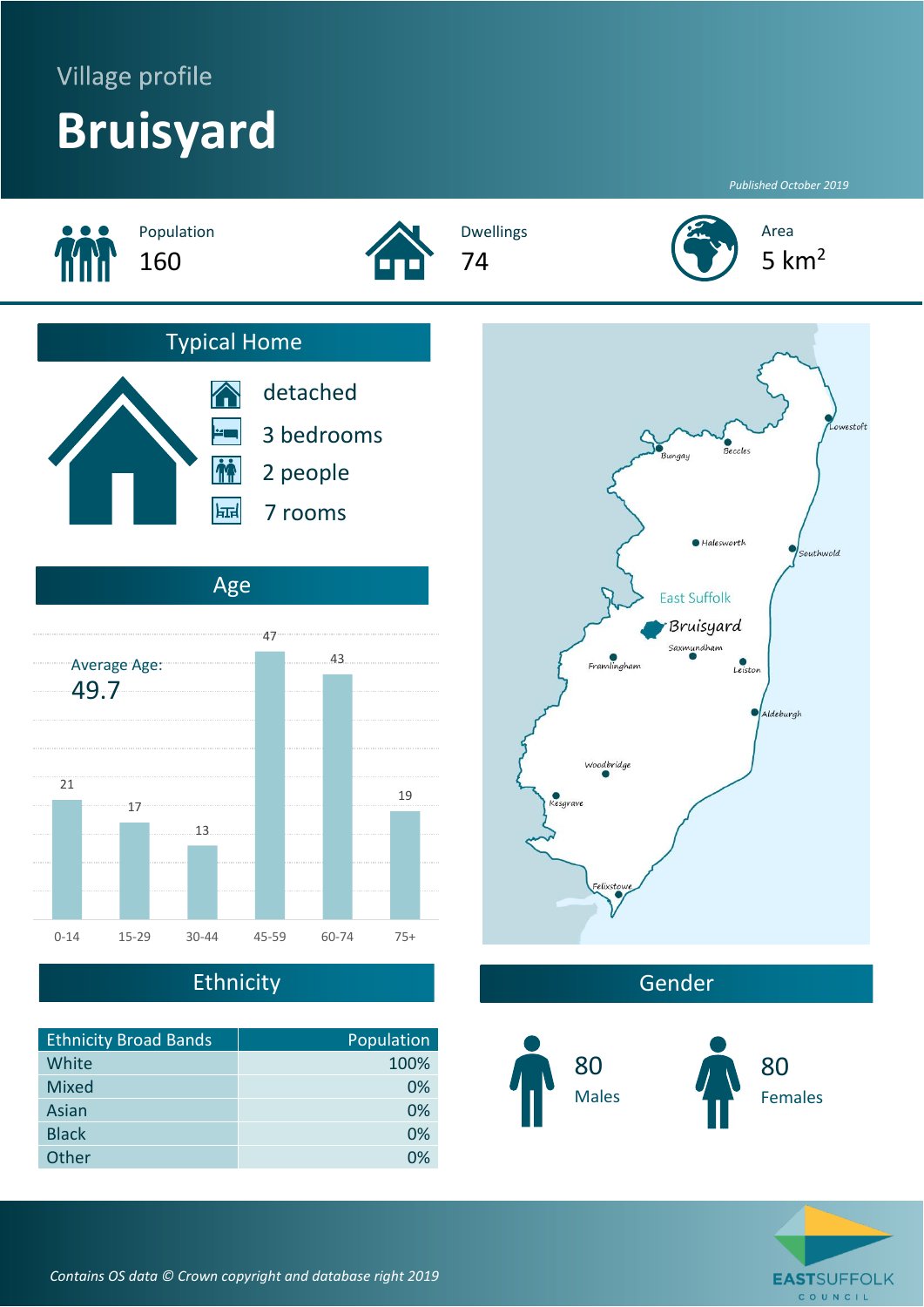# **Bruisyard**

## **Households**

#### House types and new homes

| <b>Detached</b> |    |
|-----------------|----|
| Semi-detached   | 23 |
| <b>Terraced</b> | 6  |
| <b>Flats</b>    |    |

Total number of new homes  $\left( \frac{2}{2} \right)$   $\left( \frac{10 \text{ rad}}{2008/09 \text{ to } 2018/19} \right)$ 

#### **Tenure**

| <b>Tenure</b>                                      | Amount |
|----------------------------------------------------|--------|
| Owned: outright                                    | 34     |
| Owned: with mortgage or loan                       | 16     |
| <b>Shared Ownership</b>                            | 0      |
| Social rented: from council                        | 0      |
| Social rented: other                               | 8      |
| Private rented: from landlord<br>or letting agency | 10     |
| Private rented: other                              | 1      |
| Living rent free                                   |        |

## People per household

| People per household | <b>Households</b> |
|----------------------|-------------------|
| One person           | 16                |
| Two people           | 30                |
| Three people         | 13                |
| Four people          |                   |
| Five people          | 1                 |
| Six people           | $\mathfrak z$     |
| Seven people         |                   |
| Eight or more people |                   |

## Employment

#### Socio-economic Classification

| Socio-economic Classification               | <b>Residents</b> |
|---------------------------------------------|------------------|
| Lower managerial, administrative            | 31               |
| and professional occupations                |                  |
| Small employers and own                     | 28               |
| account workers                             |                  |
| Semi-routine occupations                    | 12               |
| Higher managerial and                       | 12               |
| professional occupations                    |                  |
| <b>Routine occupations</b>                  | 9                |
| Intermediate occupations                    | 13               |
| Occupations status not classified           | 7                |
| Lower supervisory and technical             | 6                |
| Never worked or are long-term<br>unemployed |                  |

#### Working Age population



#### Distance travelled for work

| Distance travelled for work | <b>Residents</b> |
|-----------------------------|------------------|
| Less than 10km              | 13               |
| 10km to less than 30km      | 29               |
| 30km and over               | 10               |
| Other                       | q                |
| Working from home           |                  |

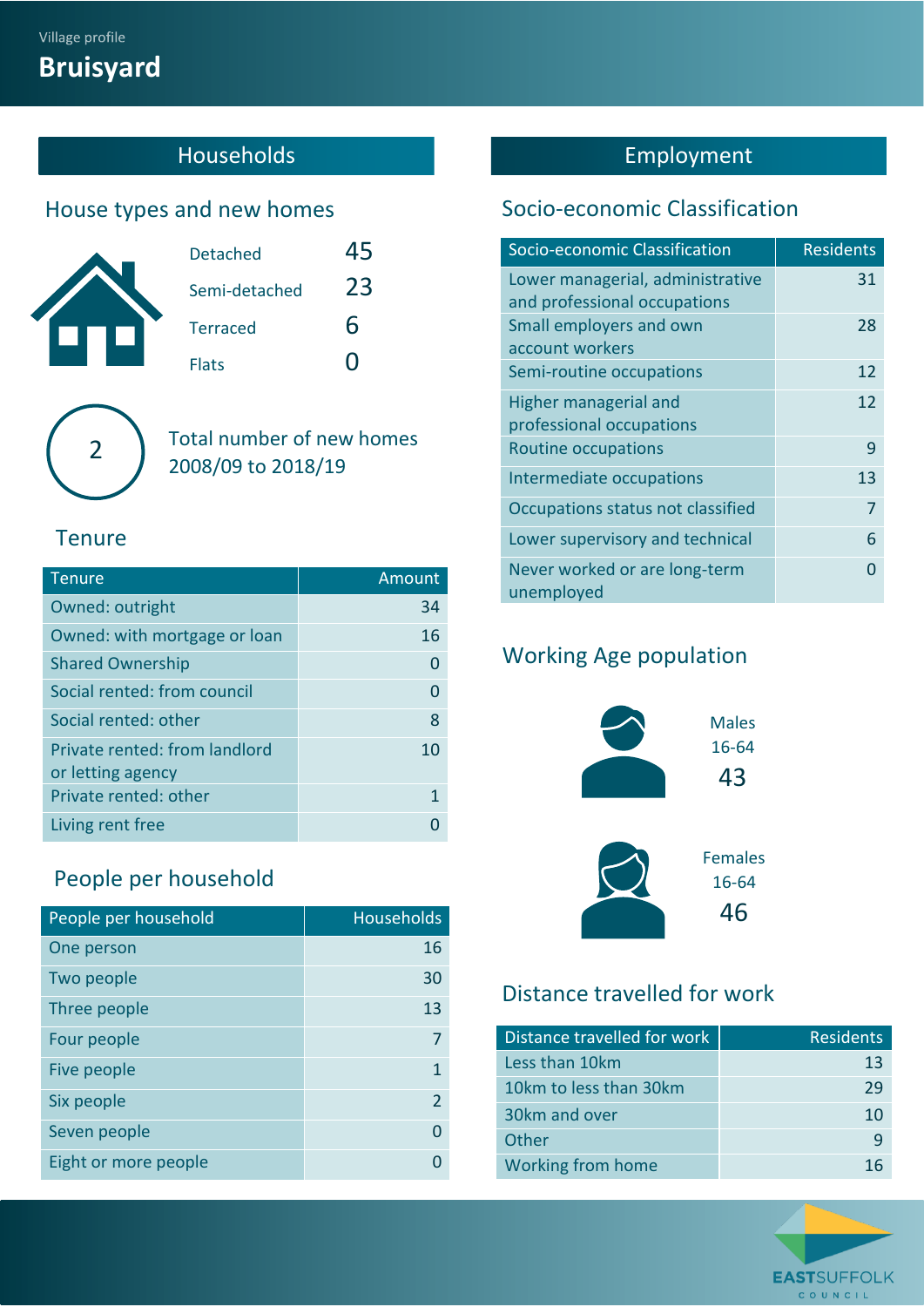#### Dependent children



26 families with dependent children

#### Occupancy of bedrooms

| Number of bedrooms            | <b>Households</b> |
|-------------------------------|-------------------|
| 2+ bedrooms more than         | 55%               |
| required                      |                   |
| 1 bedroom more than required  | 35%               |
| Have the number of bedrooms   | 10%               |
| required                      |                   |
| 1 bedroom fewer than required | 0%                |
| 2+ bedrooms fewer than        | 0%                |
| required                      |                   |

#### Education

#### Highest qualification level

| <b>Highest Qualification Level</b> | <b>Residents</b> |
|------------------------------------|------------------|
| Level 1                            | 12               |
| Level 2                            | 22               |
| Apprenticeship                     |                  |
| Level 3                            | 16               |
| Level 4+                           | 51               |
| No qualifications                  | 28               |

#### Sources

ning

Data sourced from Suffolk Observatory (Census 2011) except East Suffolk Council - area, new homes.

Please note - data from the 2011 Census was produced by the Office for National Statistics using a 'best-fit' method. Consequently, the data does not necessarily map exactly to parish boundaries. Figures may not tally due to rounding.

This village profile contains a selection of data available for Parish and Towns in the District as of October 2019. Whilst every effort is made to ensure the accuracy of data it cannot be guaranteed free of errors.

#### Health

#### General health

| <b>Health</b>      | <b>Residents</b> |
|--------------------|------------------|
| Very good health   | 61               |
| Good health        | 60               |
| <b>Fair health</b> | 30               |
| <b>Bad health</b>  | q                |
| Very bad health    |                  |

#### Long-term health problem or disability

| Day-to-day activity limited | <b>Residents</b> |
|-----------------------------|------------------|
| <b>Not Limited</b>          | 127              |
| Limited a little            | 16               |
| Limited a lot               | 17               |

| Transport |      |                   |
|-----------|------|-------------------|
|           | 129  | Cars              |
|           | 1.74 | Cars per dwelling |

Includes vans but excludes motorcycles or scooters

| Cars      | <b>Dwellings</b> |
|-----------|------------------|
| No cars   |                  |
| 1 car     | 20               |
| 2 cars    | 29               |
| 3 cars    | 14               |
| $4+ cars$ |                  |

#### **East Suffolk Neighbourhood Planning**

www.eastsuffolk.gov.uk/neighbourhoodplanning

#### **Census data**

www.suffolkobservatory.info | www.nomisweb.co.uk

#### **East Suffolk Open Data**

http://data-eastsuffolk.opendata.arcgis.com